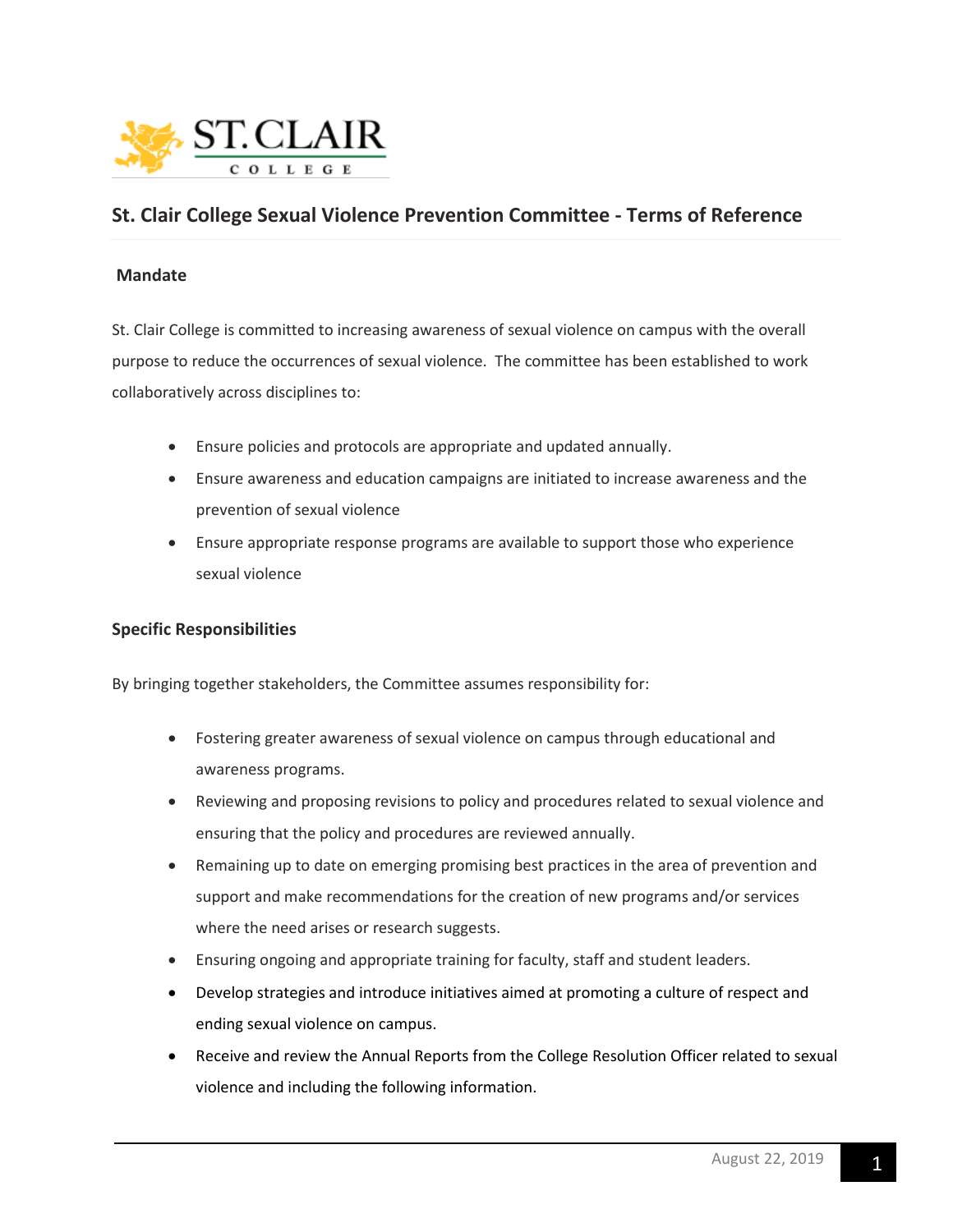- o The number of times students requested or received services, support or accommodations following an act of sexual violence and details on the particular services, support or accommodation measures requested or received.
- o Initiatives and programs introduced to promote awareness of services and support available to students.
- o The number and types of incidents and complaints of sexual violence reported by students.
- o Details of implementation and effectiveness of the Policies and Protocols around Sexual Violence.

This report should be submitted to the Board of Governors by December 31,2019 for the prior year by June 1 of every year moving forward.

- Make recommendations to the Office of the President on additional resources necessary or on any new measures to help end sexual violence on campus.
- Make recommendations on allocating Women's Campus Safety Grant funds.
- Monitor access to and implementation of academic accommodations and implementation of other measures aimed at ending sexual violence on campus while using a survivorcentered approach

## **Co-chairs**

The Committee is co-chaired by the Associate Vice-President of Safety, Security and Facilities Management (permanent member) and the Director, Student Services.

# **Membership**

The Committee is composed of:

- One representative from outside the College community with expertise in sexual violence prevention (Sexual Assault Crisis Centre).
- One student representative from the SRC.
- One student representative from the TSI.
- One student representative from SAA.